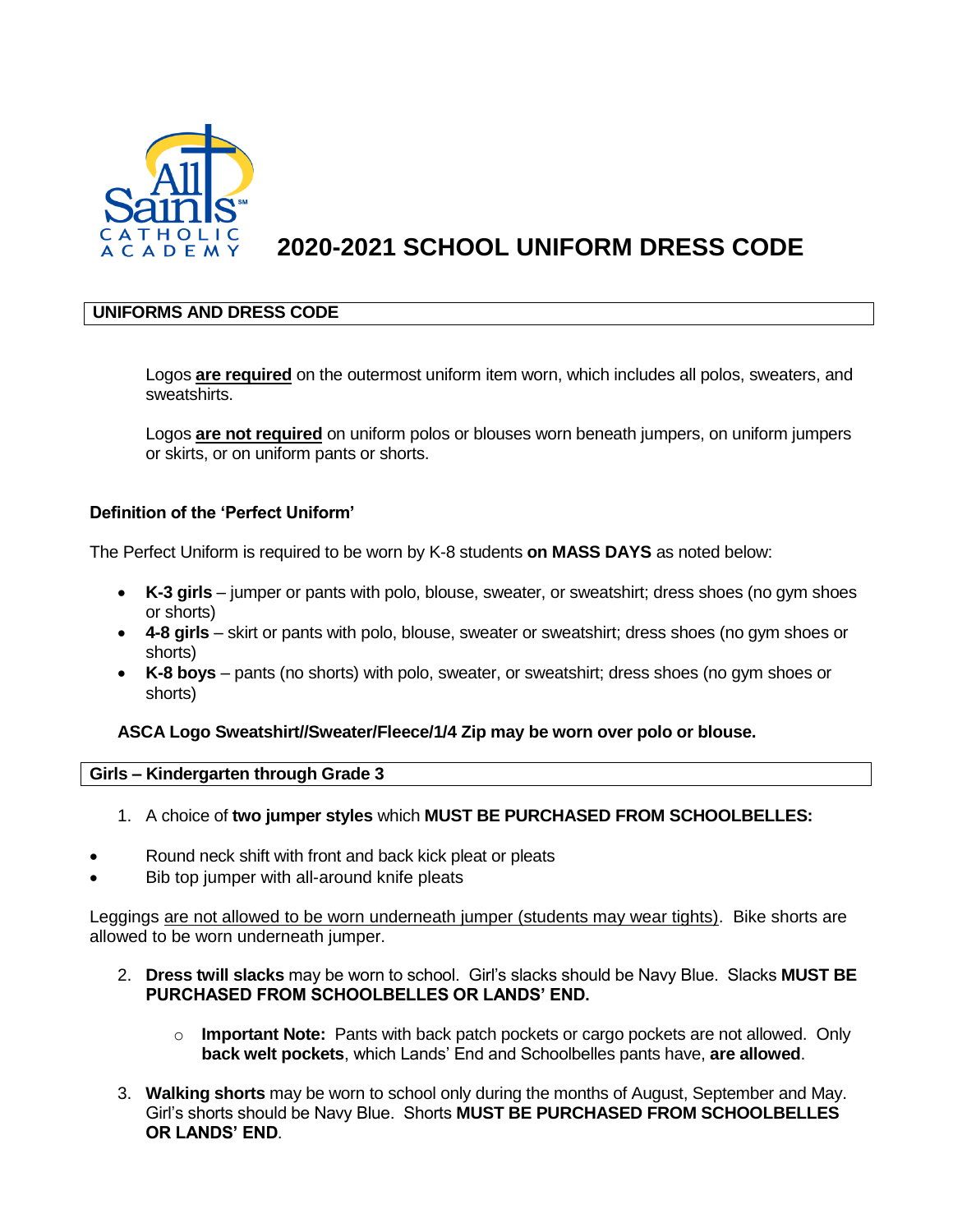# **4. Blouse/Polo Choices**

- A white blouse with a Peter Pan collar. Sleeves may be long or short; however, there should be no lace or other decorations on the blouse.
- White knit polo with a *banded bottom* (which remains untucked). Polo is required to have the All Saints Logo and **MUST BE PURCHASED FROM SCHOOLBELLES OR LANDS' END**.
- White or Grey knit polo (long or short sleeved) that tucks in. Polo is required to have the All Saints Logo and **MUST BE PURCHASED FROM SCHOOLBELLES OR LANDS' END**.
- White knit polo with *Peter Pan collar*. Sleeves may be long or short. Polo is required to have the All Saints Logo and **MUST BE PURCHASED FROM LANDS' END**.

# **5. Uniform Cardigan Sweater** (**optional**)

 A round neck cardigan or v-neck pullover sweater may be worn. Sweaters should be Navy Blue. Sweater is required to have the ASCA Logo.

# **Girls – Grades 4-8**

- 1. A choice of **two plaid uniform skirts** which **MUST BE PURCHASED FROM SCHOOLBELLES:**
- Dior style (two kick pleats in front and back)
- Kilt style (wrap around with waistline closure)
	- 2. **Dress twill slacks** may be worn to school. Girl's slacks should be Navy Blue. Slacks **MUST BE PURCHASED FROM SCHOOLBELLES OR LANDS' END.** 
		- o **Important Note:** Pants with back patch pockets or cargo pockets are not allowed. Only **back welt pockets**, which Lands' End and Schoolbelles pants have, **are allowed**.
	- 3. **Walking shorts** may be worn to school only during the months of August, September and May. Girl's shorts should be Navy Blue. Shorts **MUST BE PURCHASED FROM SCHOOLBELLES OR LANDS' END**.

# 4. **Blouse/Polo Choices**

- White knit polo with a *banded bottom* (which remains untucked). Polo is required to have the All Saints Logo and **MUST BE PURCHASED FROM SCHOOLBELLES OR LANDS' END**.
- White or Grey knit polo (long or short sleeved) that tucks in. Polo is required to have the All Saints Logo and **MUST BE PURCHASED FROM SCHOOLBELLES OR LANDS' END**.

# 5. **Uniform Sweater Choices (Optional)**

 A v-neck sleeveless sweater vest or v-neck pullover long sleeved sweater may be worn. Sweaters should be Navy Blue. Sweater is required to have the All Saints Logo.

#### 6. **Hosiery**

Girls in Junior High – Grades  $6 - 8$  – are required to wear tights from November through March. Tights may be **Navy, Black, Dark Green, Charcoal Grey, or White**.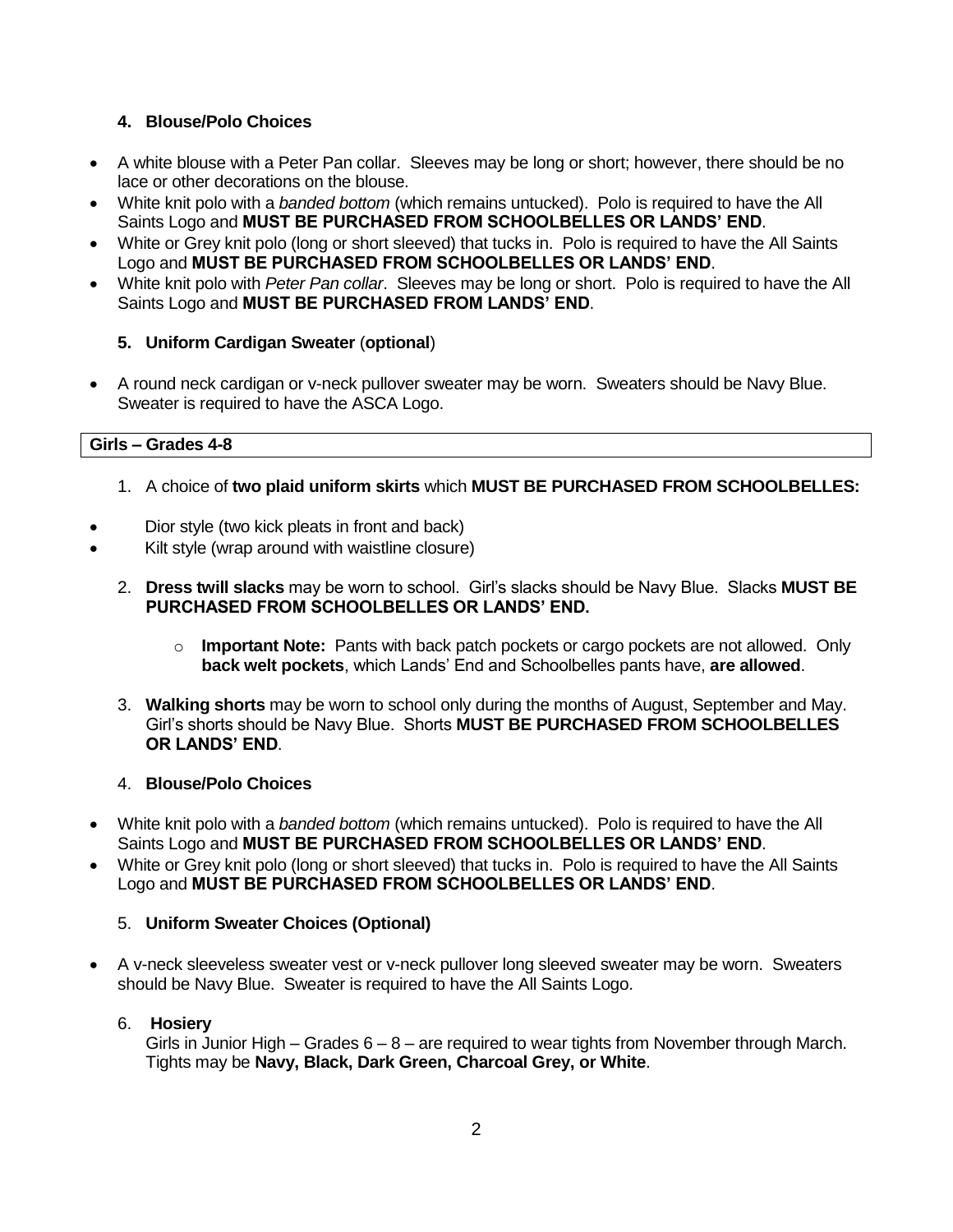- **1. Dress twill slacks** may be worn to school. Boy's slacks should be Khaki colored. Slacks **MUST BE PURCHASED FROM SCHOOLBELLES OR LANDS' END.**
- Belts **must be worn if slacks have belt loops**. Belts must be brown, black or blue (solid color only). Only K-1 students may wear pants without belts.
- Slacks must have straight legs, no cuffs, no side cargo pockets, and no baggy styles.
	- o **Important Note:** Pants with back patch pockets or cargo pockets are not allowed. **Only back welt pockets**, which Lands' End and Schoolbelles pants have, **are allowed**.
	- **2. Walking shorts** may be worn to school only during the months of August, September and May. Boy's shorts should be Khaki colored. Shorts **MUST BE PURCHASED FROM SCHOOLBELLES OR LANDS' END**.
	- **3. Polo Choices**
- Navy Blue or Grey knit polo (long or short sleeved) that tucks in. Polo is required to have the All Saints Logo and **MUST BE PURCHASED FROM SCHOOLBELLES OR LANDS' END**.

### **4. V-Neck Long Sleeved Sweater (Optional)**

 A v-neck long sleeved sweater may be worn. Sweaters should be Navy Blue. Sweater is required to have the All Saints Logo.

#### **Socks, Shoes, Sweatshirts and Gym Uniforms**

#### **Socks – K-8**

- Crew socks, knee socks or tights that are solid navy blue, dark green or white may be worn.
- Footies or ankle socks in black or white are acceptable with tennis shoes.
- No show socks are not acceptable.

#### **Shoes – K-8**

- All students should wear dress shoes to school each day from October through April, and in August, September and May on Mass Days.
- **Black, brown, or navy shoes are appropriate**. Color of shoes must be compatible with the uniform.
- Shoes **should not be** a **boot style or a gym shoe style**.
- The heel needs to be sensible and lower (not higher than 1 inch).
- Bovs need a dress type shoe, not a black gym shoe type.
- **Gym shoes, play shoes, sandals, flip flops or boots are not proper classroom attire. Pastel, neon, patterned, gold, silver or other metallic or bright colored shoes are not acceptable**.

#### Concerning the **Sperry shoe brand:**

The styles in the box below would be considered acceptable in accordance with the ASCA uniform policy – shoes should be basically one color in black, navy or brown. **Dress shoes can not have the white rubber bottom. Shoes with this type of sole would be considered a gym shoe.**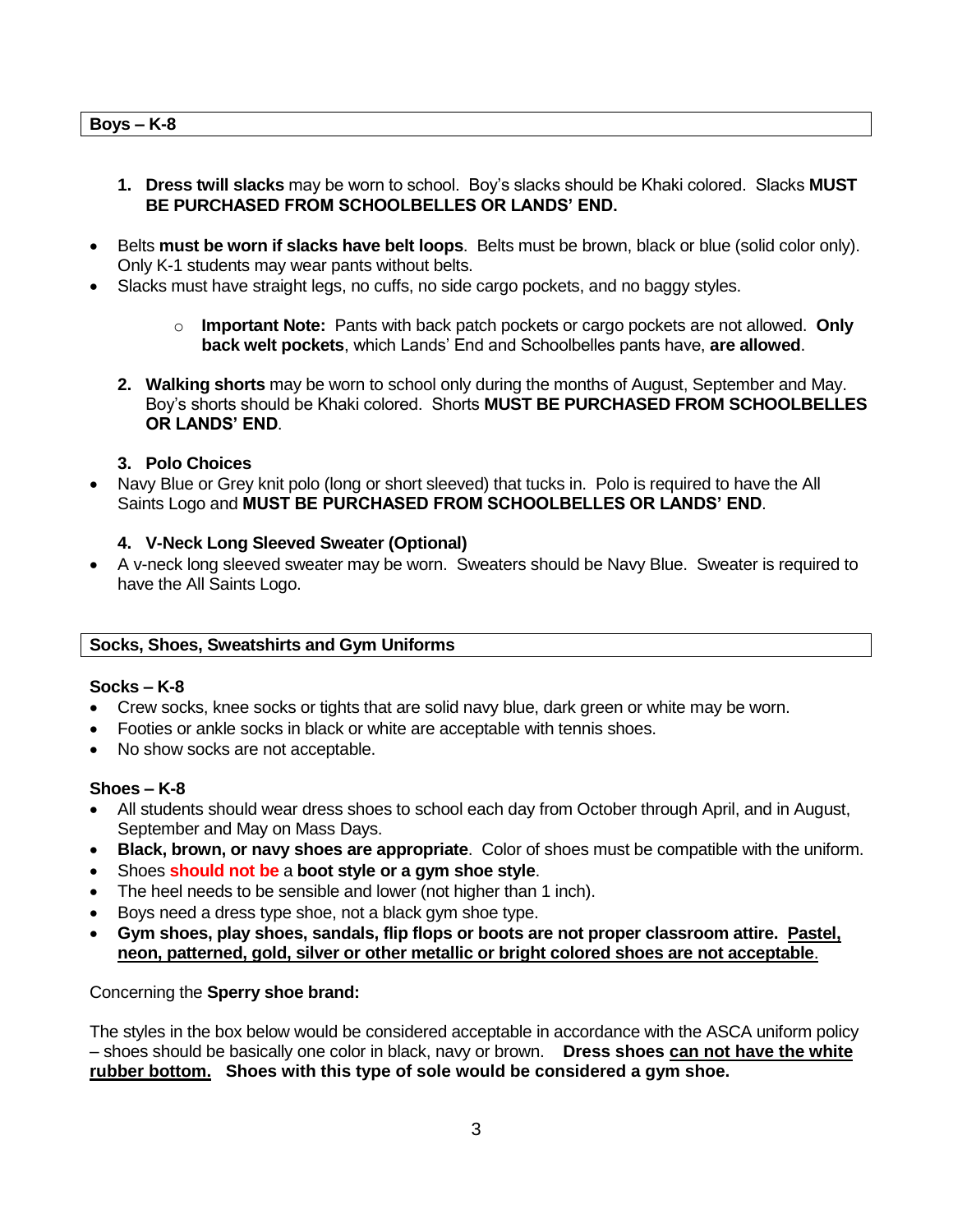

The shoe examples **directly below** are not acceptable in accordance with the ASCA uniform policy.



# **Tennis shoes**

Boys and girls may wear tennis shoes daily in August, September and May (**except on Mass days**). **Shoes must be primarily black or white with one accent color—no neon please.**

Tennis shoes that would be considered acceptable in accordance with the ASCA uniform policy:



Tennis shoes that **would not be considered acceptable** in accordance with the ASCA uniform policy:



**Sweatshirt – Fleece Jacket – ¼ Zip Sweatshirt – K-8 (optional)**

Students may elect to wear these ASCA logo choices over their polo / jumper.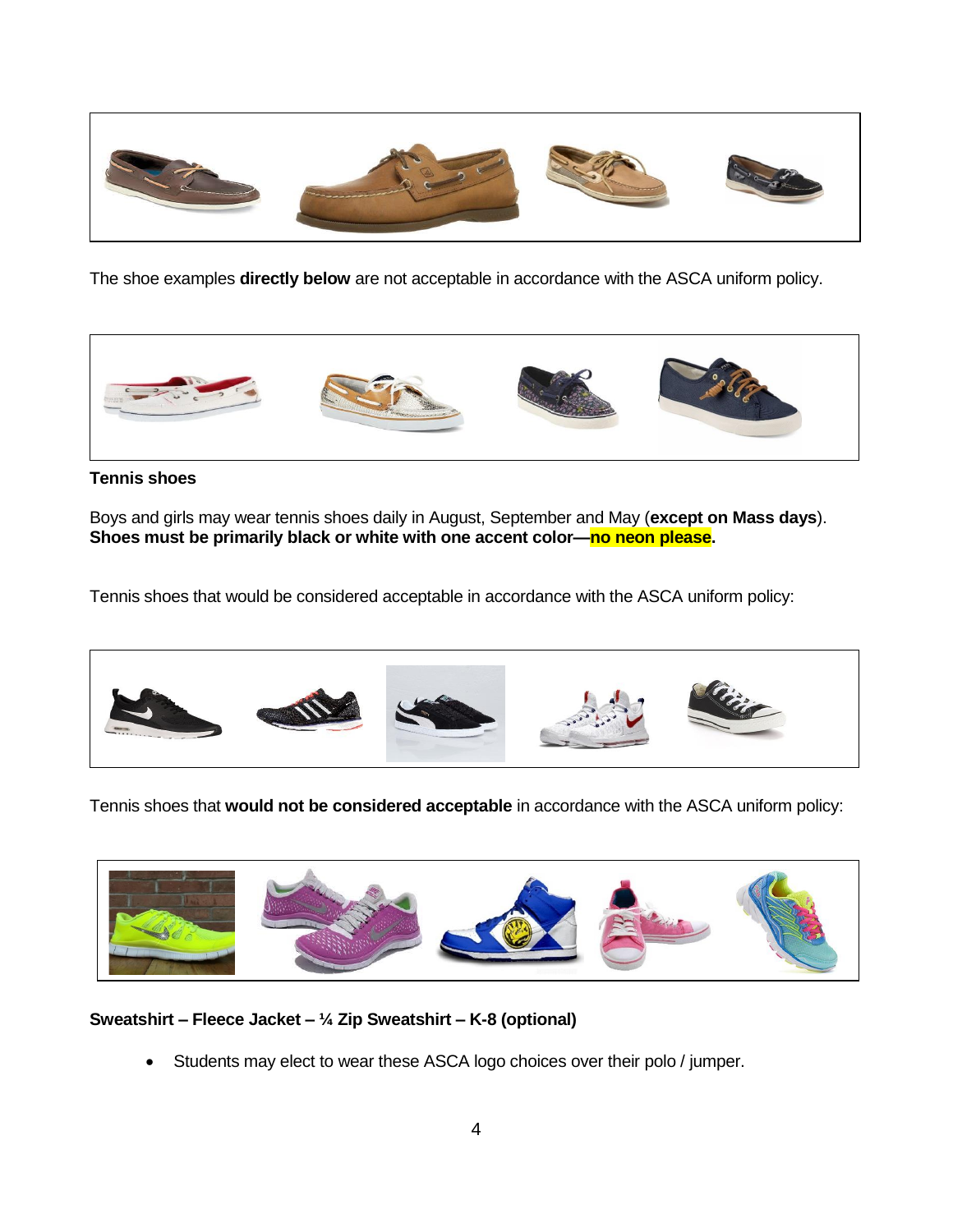# **Gym Uniforms - Grade 6-8**

**NEW:** At this time, the requirement for the purchase of gym uniforms has been suspended.

### **Uniform FAQ's and Student Appearance**

- 1. **Where do I purchase my student's uniform?** Uniforms may be purchased from Schoolbelles and/or Lands' End. Please note that some items can only be purchased from Schoolbelles, or only from Lands' End.
- **Schoolbelles**: Orders can be placed by phone, via their company website [\(www.schoolbelles.com](http://www.schoolbelles.com/) ), or by shopping at a Schoolbelles retail store in Bridgeview or Chicago. ASCA's school number is S2105.
- Lands' End: Please go to [www.landsend.com/school](http://www.landsend.com/school) to sign into or create your online account. ASCA's Preferred School Number is 900173949. Orders may also be placed by phone.

Please be sure to select the school uniform option when ordering uniforms (spirit wear is also available for purchase at Lands' End, but these items may only be worn on Spirit Wear Friday).

Scrip may be used to purchase your Lands' End school uniforms. Lands' End sales do apply to uniform purchases.

2. **Does my preschooler have to wear a uniform?** No. Uniforms are optional for preschool students.

# 3. **Student Appearance Rules**

- Students should always be well groomed, neat and clean.
- Uniforms should be kept in good condition, and should be worn only with the approved socks and sweaters.
- Care should be taken to see that **blouses and polos are tucked in at all times**. Good appearance enhances self-respect and self-worth.
- Pin on buttons, jewelry, makeup and nail polish may **not** be worn, but girls with pierced ears may wear a single small post-type earring in each ear. No piercing, other than ear lobes is allowed. Pierced earrings for boys may not be worn to school.
- Students may wear a traditional watch to school. **Smart watches/Apple watches are not allowed** to be worn to school. The school will not be responsible for the safe keeping, loss or damage of any watch or other jewelry.
- Hair should be kept neat and clean at all times, and extreme hairstyles are not permitted. Bangs must be out of the eyes. Students' hair must be their God-given color.
- Boys need to keep their hair trimmed to be above the collar line; bangs should be kept out of the eyes.
- Boys who are shaving facial hair must remain clean shaven each day.
- Girls may not have their skirts shorter than 1" above their knee (based on the bend of the knee).
- All students are to be in complete uniform each day. If a student cannot be in uniform, a note from a parent/guardian explaining the reason is required. Students who are out of uniform without permission will receive a disciplinary report – 3 uniform violations equal 1 Minor.